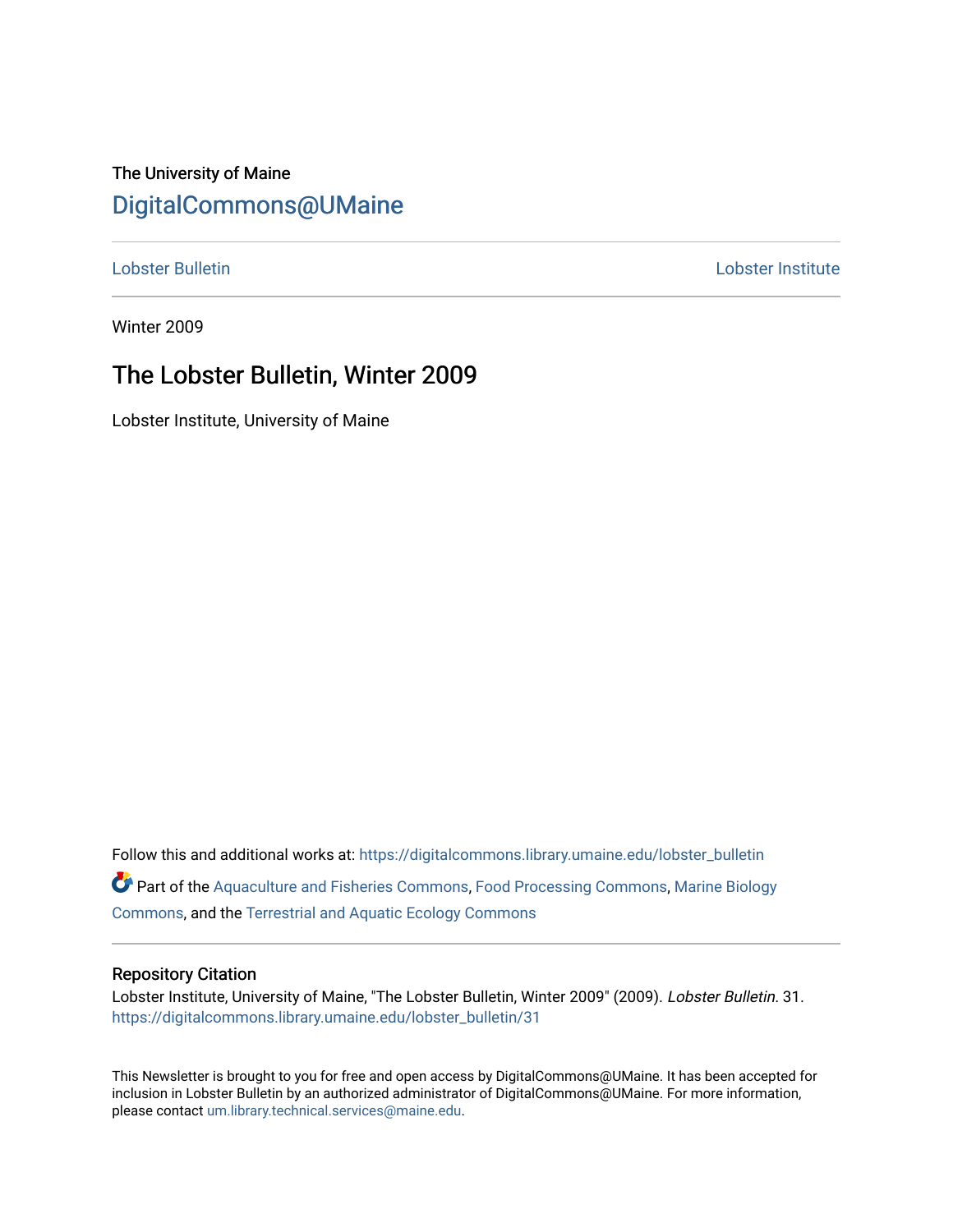



*"News, research updates, and information on lobsters and the lobster industry."*

### **Published by the Lobster Institute**

**"Protecting and conserving the lobster resource, and enhancing lobstering as an industry…and a way of life."** 

## **Lobster Institute to Host 2009 Canadian/U.S. Lobstermen's Town Meeting – March 27-28**

 The Lobster Institute will host its sixth consecutive Canadian/U.S. Lobstermen's Town Meeting in St. John, New Brunswick on March  $27 - 28$ . The event is an industry-wide gathering of lobstermen and other interested parties to discuss the status of the lobster resource (*Homarus americanus*) and the industry – from the perspective of the fishermen.

 These Canadian/U.S. Lobstermen's Town Meetings have alternated between the U.S. and Canada each year. All meetings have been well attended, with participants representing all geographic areas of the fishery, and coming from as far south as Florida and as far north as Newfoundland.

 This year, the Town Meeting will return to Canada and be held at the Hilton Saint John, in St. John, New Brunswick.

 Based on the recommendation of the Institute's Board of Advisors, the Planning Committee selected "**The Future Status of the Resource: What is on the Horizon?"** as the primary topic of the 2009 meeting. Likely sub-topics will include:

- water quality
	- o environmental contaminants (pesticides, heavy metals, etc.)
	- o cruise ships
	- o oil spills
- offshore drilling
- offshore wind farms
- stock enhancement efforts
- health monitoring initiatives
- others

As always, the Town Meeting is designed first and foremost to allow fishermen's voices to be heard. The goals have remained the same: to provide fishermen with an opportunity to share with one another what they are observing in their day-to-day operations, what their concerns might be, and what positive things they are seeing. This will allow fishermen to get a more complete **– cont. on page 3** 

## **Lobster Health Coalition Takes Shape**

 They came from around New England and as far away as Louisiana, South Carolina, and Prince Edward Island. Twenty-five of the top scientist involved in research related to lobster health all joined together on February 6 at the Massachusetts Lobstermen's Annual Weekend & Trade Show in Hyannis, Massachusetts to start shaping the newly formed Lobster Health Coalition.

 A component of its C.O.R.E. Initiative, the Lobster Institute was able to make the Lobster Health Coalition a reality this year thanks to a modest federal appropriation of \$178,000 received in September 2008 through NOAA. The stated objectives are "To form a Lobster Health Coalition with membership to include scientists and industry representatives from throughout the lobster fishing regions of the Northeast U.S. and Atlantic Canada. The Coalition will work to collect baseline lobster health data, and encourage a logical progression of research to address lobster health issues – bringing together and building upon work already done or in progress, thus avoiding duplication and proceeding as quickly and efficiently as possible."

 Deborah Bouchard, manager of the Maine Aquatic Animal Health Lab at the University of Maine and an experienced microbiologist, has been tapped as the director of the Lobster Health Coalition. "A successful

**– cont. on page 4**

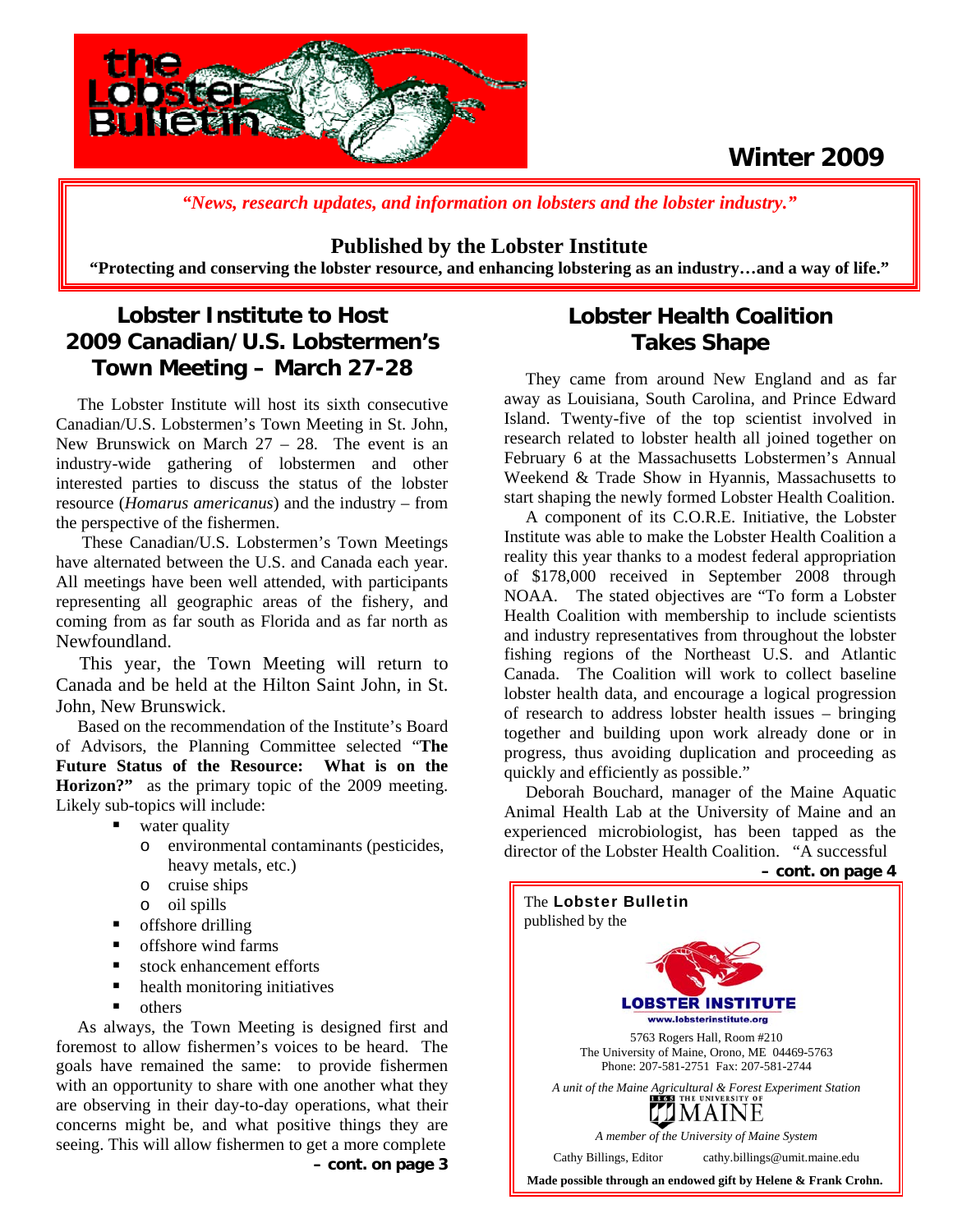# *2008 Friends of the Lobster Institute*

*Annual donors and sponsors who generously supported the work of the Lobster Institute in calendar year 2008.* 

### **INDUSTRY**

#### **\*\*Benefactors \$10,000+\*\***

Darden Restaurants Foundation

### **\*\*Partners \$5,000 - \$9,999\*\***

Orion Seafood

#### **\*\*Supporters \$1,000 - \$4,999\*\***

Farm Credit of Maine, ACA Maine Lobster Pound Assn. Massachusetts Lobstermen's Assn.

#### **\*\*Associates \$500 - \$999\*\***

Bottom Dollar, Inc. – Jack & Erika Merrill Bar Harbor Banking and Trust D B Rice Fisheries Fishery Products International Maine Salt Co. Ogunquit Lobster Pound Southern Maine Lobster Association Univ. of Maine Alumni House

### **\*\*Friends \$100 - \$499\*\***

Barnacle Billy's Inc. Bell Power Systems, Inc. Bruce C. Heanssler Lobster City Fish Market Conary Cove Lobster Co. Cranberry Isles Fishermen's Co-op Fishermen's Market Intl. Friendship Trap Company Frank & Brinna Sands Foundation Inc. Hamilton Marine Hancock Lobster – William Hancock Lobster Products, Inc. Lunt & Lunt, Inc. Maine Lobster Promotion Council Maine Lobster Pound Assn. OW & BS Look Co. Inc. Palombo Fishing Corp. Purse Line Bait Sagamore Lobster

Seaview Lobster Co. South Bristol Fisherman's Co-op Swan's Island Fishermen's Co-op. Vernon d'Eon Lobster Plugs Ltd. Western Gulf Fishermen's Assn.

#### **\*\*Others\*\***

Aquatecnics, LLC/ Coquille Catering Autobrokers of Ft. Myers Bayley's Lobster Pound Bruce W. Fernald Inc. East Branch Lobster F/V Sandollar Georgette Corp. – M. & G. Faulkingham J&J Lobster of Northport D. J. King Lobster Lulu, Inc. – John & Coreen Nicolai Sea View Lobster Corp. Small Point Impounding Corp. South Shore Lobster Fishermen's Assn. Western Gulf Fishermen's Assn.

### **INDIVIDUALS**

**\*\* "Blue Lobster" League \$10,000+\*\* --** 

#### **\*\*Blackmore Federation \$5,000 - \$9,999\*\***

Dana Blake William & Georgia Fike Dr. Edmond Reardon

### **\*\*Highliner Club \$1,000 - \$4,999\*\*** --

### **\*\*Heritage Guild \$500 - \$999\*\***

Cathy Billings

### **\*\*Shoal Society \$100 - \$499\*\***

T. Wister Brown Susan Bruce Tom & Paula Colwell Paul & Paula Graller

Herbert & Pat Hodgkins Roland Leach Jr. Al McNeilly Doug & Maren Moxham Dr. Ray & Beverly Nichols Robert Olney Jon & Winifred Prime John & Gail Reeves James & Derreth Roberts Paul Ward Frank & Carolyn Wills

#### **\*\*Associates \$50 - \$99\*\***

Richard Allen Hugh Biller Peter Bridgford, Jr. Robert & Alice Cantrall Manuel Garcia Arthur Glowka Baron Hicken Michael Hogan Mary & Thomas Kemper David Riddle Dr. Sandra Shumway Eric & Marlene Taussig Stephen Wasby John & Marian White

### **\*\*Friends \$25 - \$49\*\***

Dolores Billings George Brennan Thomas Boudin Anthony Gross Robert & Alice Hawes David & Betty Heanssler Baron Hicken Dale Keyes John Mahany & Jane Conley Kevin & Virginia Moody Glen Schofield Tyler H. Thompson David & Roberta Townsend David and Sally Valdina

### **\*\*Others\*\***

Leigh Martin

If we inadvertently left someone off this list, or printed any name incorrectly, we apologize. Please notify us so that we may post a correction.

*We sincerely thank the over 110 annual donors & sponsors – businesses, foundations and individuals – who supported the work of the Lobster Institute in calendar year 2008.* 

*We look forward to your continued support in 2009.* 

*(List does not include donors to the C.O.R.E. Campaign.)*



information ...... with nearly 200 links. would like to sponsor our "Research "Research" in 1970, "Research "Research "Research "Research "Research "Res Check out the Lobster Institute website at www.lobsterinstitute.org, providing the definitive site for lobster

**Report" and see your logo here!**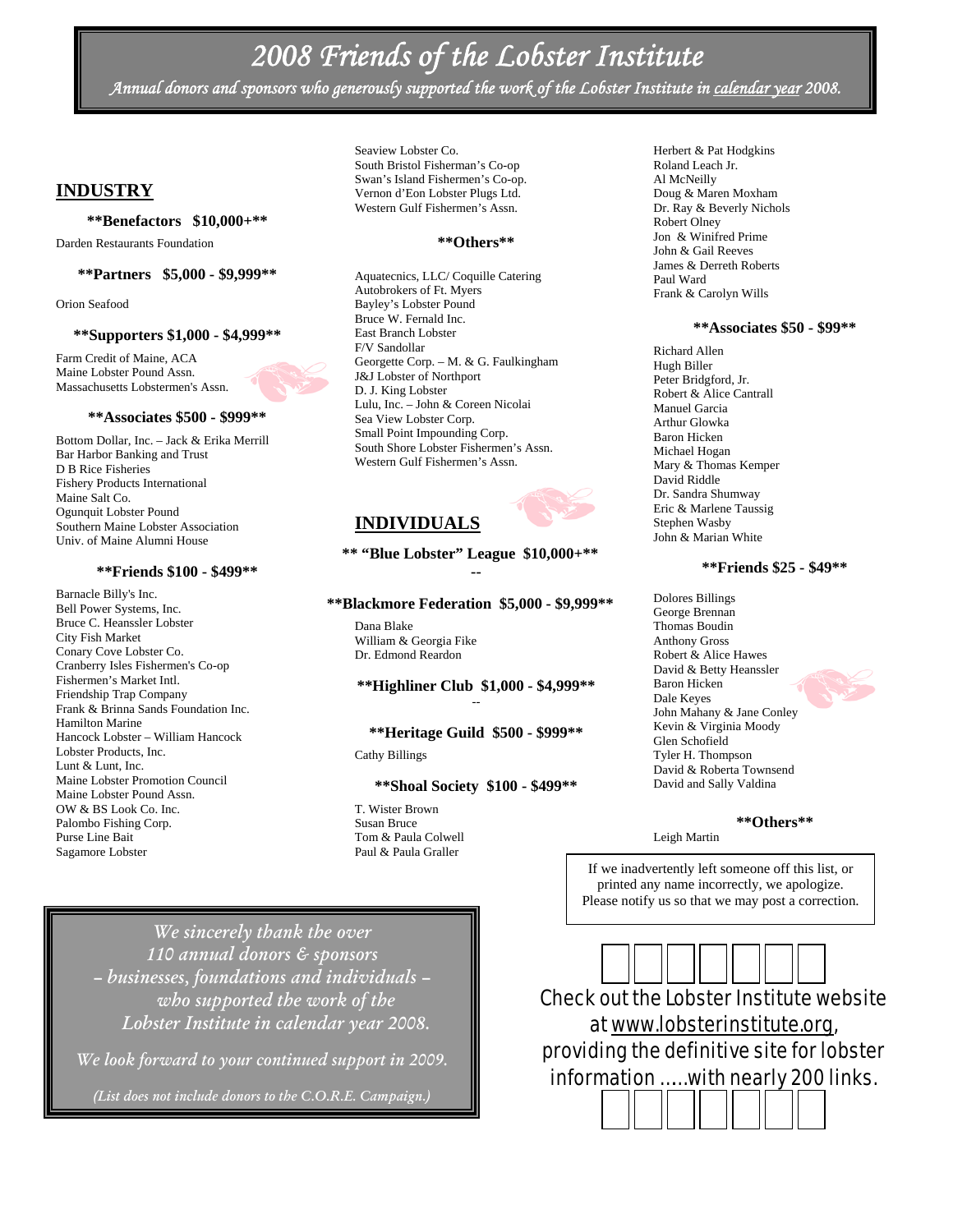

*Readers may contact the Lobster Institute for more detailed information on any of these projects.*

 **Lobster Enhancement Efforts Discussed** – According to a February 17, 2009 Internet posting by BYM Marine & Maritime News, Queensland, Australia hopes to be a world leader in lobster aquaculture with the establishment of a partnership in tropical rock lobster research and breeding between the Department of Primary Industries and Fisheries (DPI&F) and Lobster Harvest Pty Ltd.

Minister for Primary Industries and Fisheries Tim Mulherin said the collaborators would work together to become world leaders in commercially viable hatchery technologies. "DPI&F has a 10-year history of tropical rock lobster aquaculture research and development and is already a world leader in rock-lobster larval-rearing research," the Minister said. "On December 6 last year, we saw our first baby lobster produced from eggs managed through the larval stages in our tanks at the Northern Fisheries' Centre, a breakthrough for tropical rock lobster development in Queensland. The ultimate goal is developing a commercial lobster hatchery."

 The MG Kailis Group first produced tropical rock lobster juveniles in June 2006 at its re search facility in Exmouth, becoming the first organisation in the world to do so. This successful propagation was replicated in 2007 and 2008 with the earlier juveniles being grown-out to adult lobsters. [Excerpt from *Australia:* 

## **Canadian/U.S. Lobstermen's Town Meeting**

### **--cont. from page 1**

picture of the entire resource, including commonalities, differences and potential future impacts; and will foster collaboration and communication between all geographic areas of the fishery, thus reinforcing the fact that all share and rely on a common resource that must be protected.

 A special thank you to **Darden Restaurants** for serving as primary sponsor of the Town Meeting each and every year; and to **Fishery Products International,** who has sponsored the Seafood Reception each year. We also thank our other 2009 sponsors: **Downeast Lobstermen's Association, East Coast/Paturel, Lobster Gram, Maine Import/Export Lobster Dealer's Association, the Maine Salt Company, and Riverdale Mills.** 

 Please see the ad to the immediate right for more details and registration information. Fishermen should contact their lobster associations for possible car-pool opportunities.  $\mathcal{R}$ 

*Major Lobster Breeding Deal Hatched in Cairns.* BYM Marine & Maritime News http://www. bymnews.com/news/newsDetails.php?id=50972]

- **Study on Economic Impact of Joint Canadian/U.S. Marketing of Lobster on Tap** – Catherine Lessard, a graduate student in Resource Economics and Policy at The University of Maine, will be conducting a research project over the next few months that will look at the economic impacts of a joint marketing program for the Canadian & U.S. lobster industries. She is currently updating a research project evaluating if the Canadian lobster imports pattern is optimal for the North American lobster industry. Her research is financed by a fellowship from the Canadian American Center at The University of Maine. Catherine is originally from Sherbrooke, Canada. She graduated from Université Laval (Québec) in Agricultural Economics and Management.
- **Lobster Science Presentations Available Online** The Atlantic Veterinary College's Lobster Science Centre, at the University of Prince Edward Island, reports that presentations given at its 4th Annual Lobster Science Workshop are available online at *www.lobsterscience.ca/workshop/presentations.htm.*

### **EXECANDISE ASSISTENT LOBSTERMEN'S TOWN MEETING**

The 2009 focus is "*The Status of the Resource - What's on the Horizon?*"

> **Friday March 27, 9:00 – 4:00 & Saturday March 28, 9:00 – 11:30**

Hilton St. John – St. John, New Brunswick Special room rate of \$109(CA) for reservations made before 3/13. Call 506-693-8484

Hosted by the: **Lobster Institute** 

with primary sponsorship from **Darden Restaurants**  and reception sponsorship from **Fishery Products International** 

**\$25 Registration Fee – includes lunch for pre-registered participants only.**

Forms are available by calling 207-581-1443 or online at www.lobsterinstitute.org